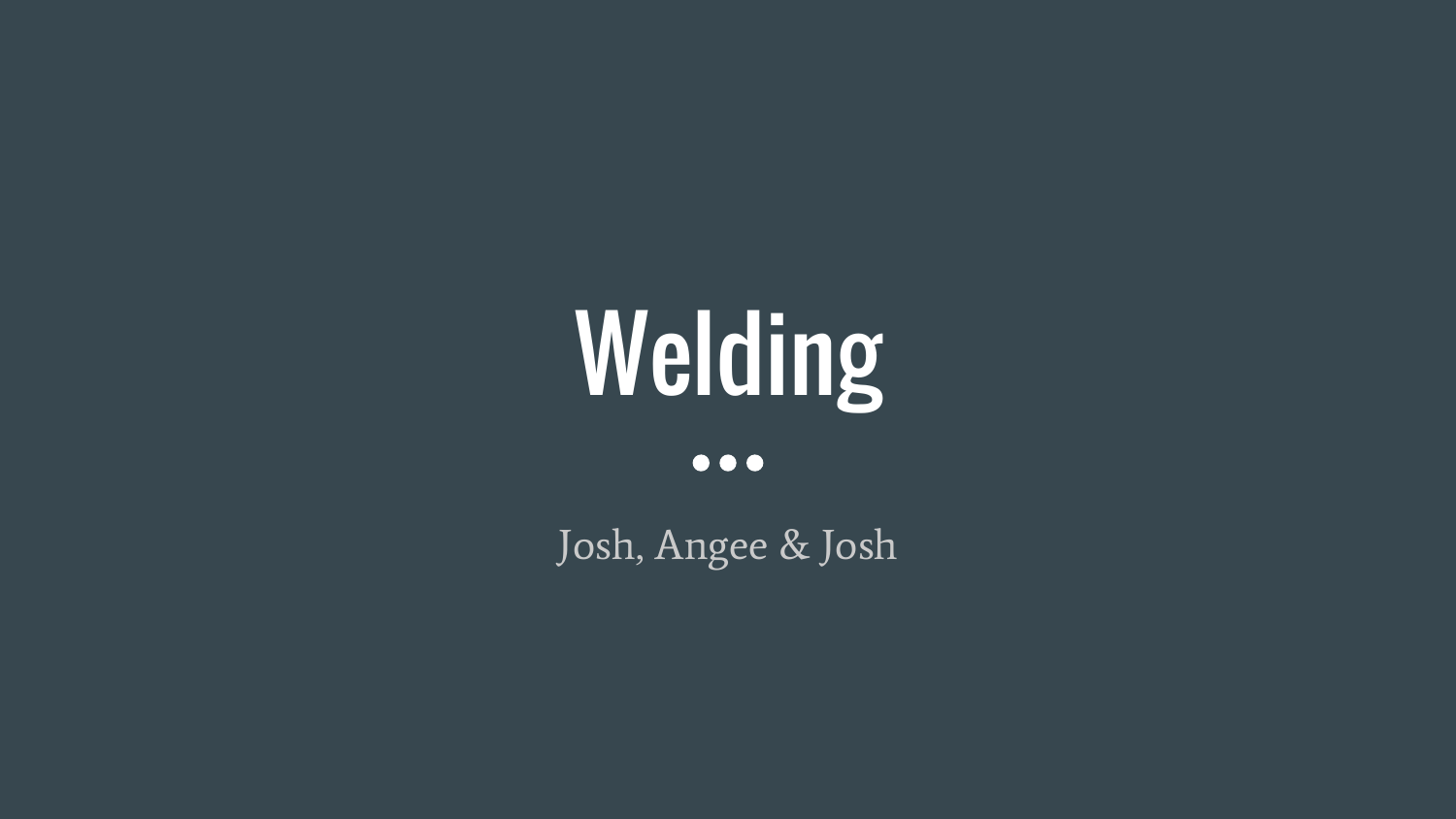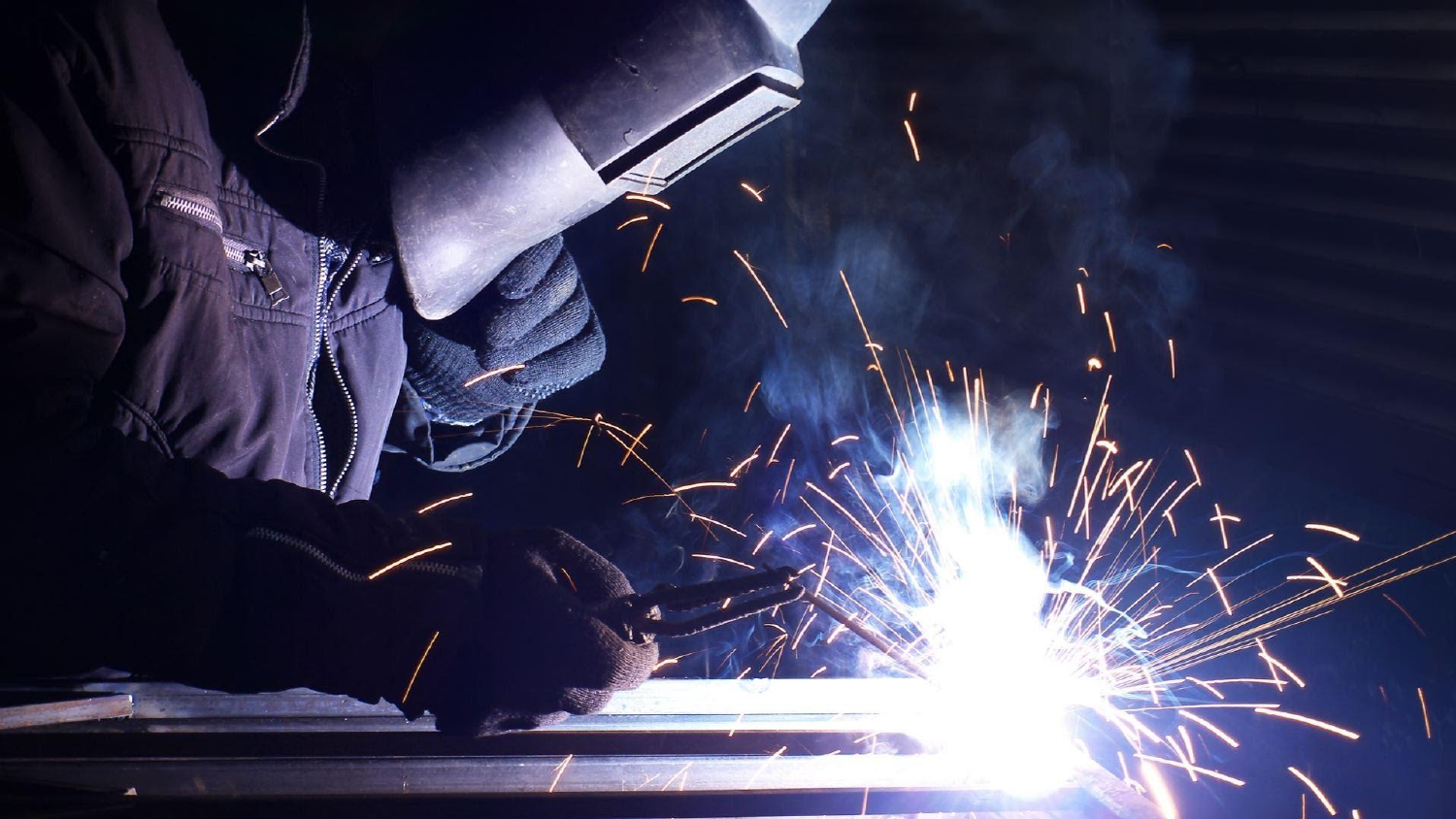#### How does welding work?

- There are several different types of welding. The most common is Tungsten Inert Gas (TIG) welding which we will focus on. Tungsten refers to the electrode material. Inert gas means that the torch emits a stream of inert gas (usually Argon) which shields the weld environment.
- An arc of electricity passes from the welding torch to the material; the welder feeds in filler material which is melted by the intense heat of the arc. The melted filler material forms a weld pool which bonds the metal surfaces that are being welded.
- The welder moves in a line, creating a weld bead which then cools in the air.
- https://www.youtube.com/watch?v=UNAAhwieNhU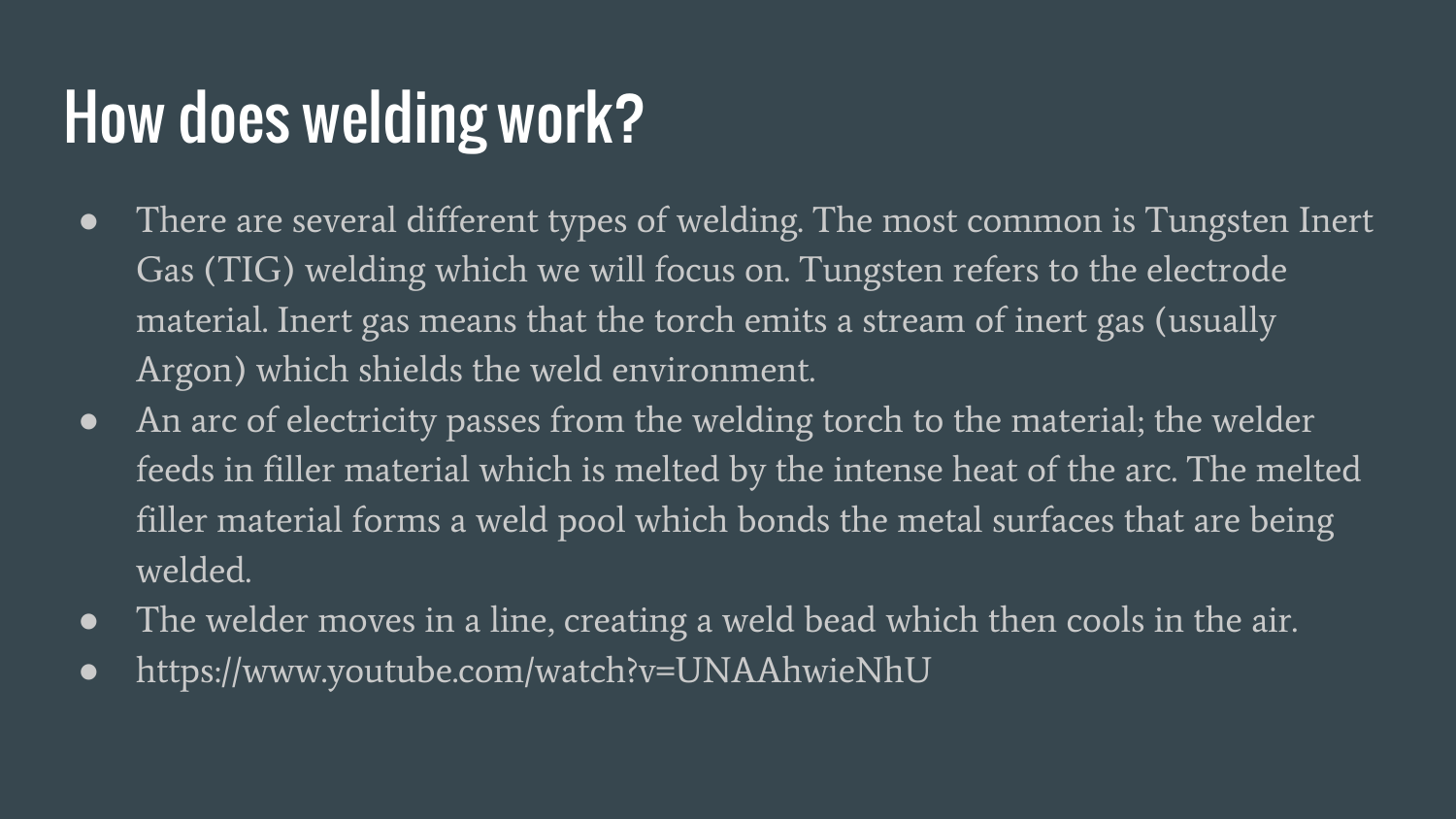## Where Can you Weld on Campus and How to Access It?

- Mechanical Engineering Shop in Hammerschlag C Level
	- Pay Shop Foremen Quoted Work, Cost Varies
- Chemical Engineering Shop in Doherty A Level -
	- Pay Shop Foremen Quoted Work, Cost Varies
- Carnegie Mellon Racing Garage in East Campus Garage Basement -
	- Be on Team/Bribes of Food and Drink
- School of Art MetalFab Shop in Doherty D200A
	- Take class (limited spots, priority to Fine Arts majors), find a friend who has taken the class
- FRC Robotics Shop in Gates
	- Be a member of CMU Lunar or FRC

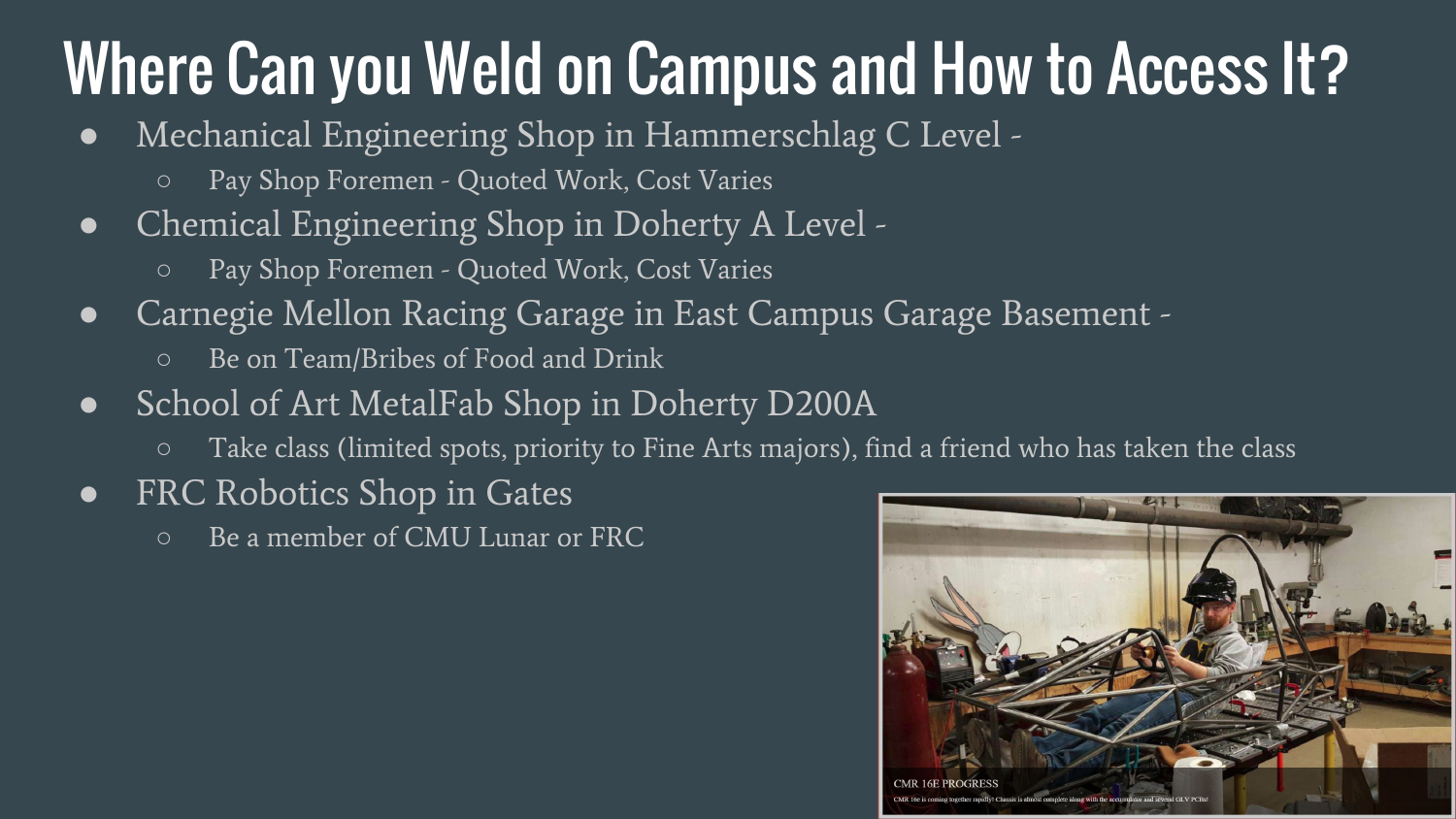### When is welding useful?

- Welding is the only way of joining two or more pieces of metal to make them act as a single piece
- Underwater welding is used for pipelines and ships
- Possibility of welding in outer space for putting together space stations
- Car and other forms of transportation production
- Welding is lighter than bolts or riveted joints, better sealed than bolts and riveted joints, and cheaper and more efficient to make than riveted joints, so it is advantageous to use it when two pieces of metal are combined
- Civil engineers utilizes welding in buildings, bridges, etc.
- Steel and aluminum are the most commonly welded metals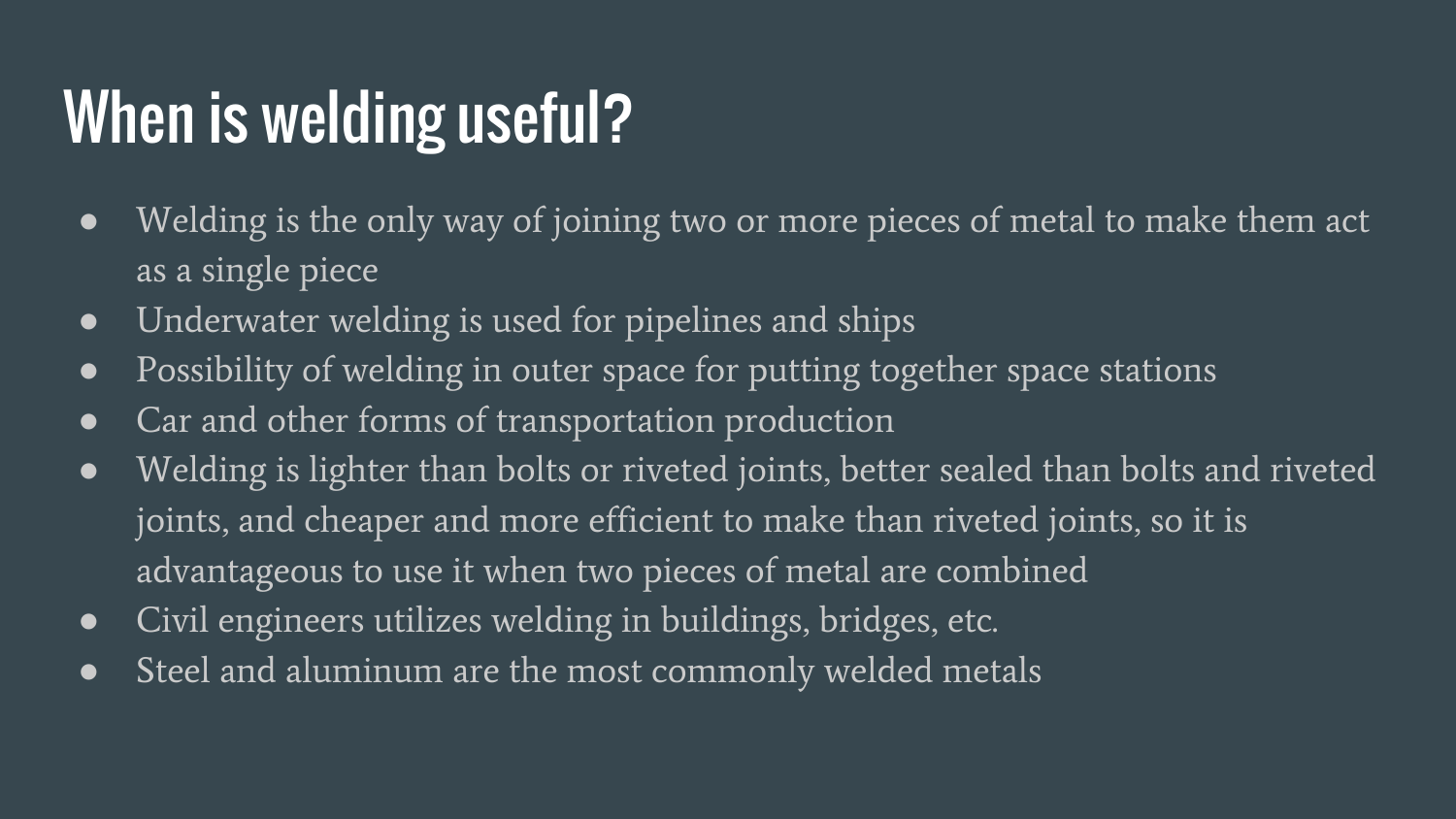## What are the limitations of welding?

#### ● Sensitivity to contaminants

- Metals being welded must be thoroughly cleaned with a wire brush to remove debris, and acetone to remove oils. The parts also must be jigged in order for the piece to be held perfectly still.
- Portability
	- Due to the large argon gas tank, welding is not a portable process. Additionally due the environment constraints, welding must be performed in an appropriate setting.
- Sensitivity to wind
	- An outdoor environment is one of the least ideal places to perform arc welding, for multiple reasons. Most importantly, in the wind the protective argon gas can be blown away, additionally contaminants in the wind can affect the welding process.